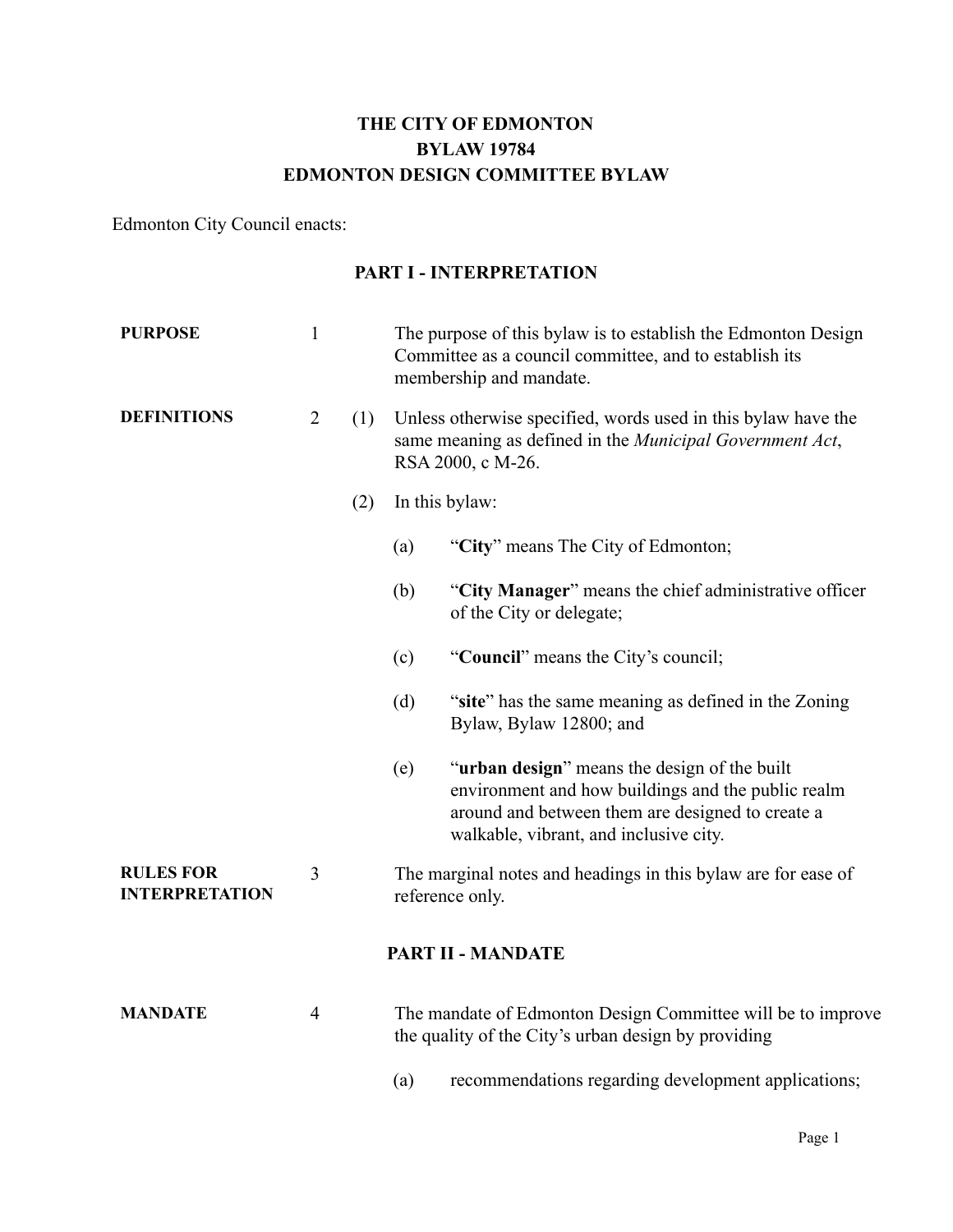| $-1$<br>× |  |
|-----------|--|
|-----------|--|

|                                                            |          |  | (b)                                                 |       | advice regarding urban design policies and principles.                                                                                                                                                                |  |
|------------------------------------------------------------|----------|--|-----------------------------------------------------|-------|-----------------------------------------------------------------------------------------------------------------------------------------------------------------------------------------------------------------------|--|
| <b>FUNCTIONS &amp;</b><br><b>AUTHORITIES</b>               | 5        |  | To carry out its mandate, Edmonton Design Committee |       |                                                                                                                                                                                                                       |  |
|                                                            |          |  | (a)                                                 |       | must provide recommendations to the City Manager<br>regarding development permit applications that are<br>referred to it in accordance with this bylaw or the Zoning<br>Bylaw, Bylaw 12800;                           |  |
|                                                            |          |  | (b)                                                 |       | must provide recommendations to Council on<br>comprehensive rezoning applications, including direct<br>control provisions, that are referred to it in accordance<br>with this bylaw or the Zoning Bylaw, Bylaw 12800; |  |
|                                                            |          |  | (c)                                                 |       | may provide recommendations on any development<br>application, public project, or other urban design matter<br>referred to it by Council or the City Manager;                                                         |  |
|                                                            |          |  | (d)                                                 |       | may provide recommendations to applicants seeking<br>development approval from the City on the request of the<br>applicant; and                                                                                       |  |
|                                                            |          |  | (e)                                                 |       | will develop urban design principles to guide the actions<br>set out in subsections $(a) - (d)$ .                                                                                                                     |  |
| <b>APPLICATIONS</b><br><b>REQUIRING</b><br><b>REFERRAL</b> | 6<br>(1) |  |                                                     |       | The City Manager must refer the following applications to<br><b>Edmonton Design Committee:</b>                                                                                                                        |  |
|                                                            |          |  | (a)                                                 |       | development permit applications for any site located<br>within the geographic area outlined in Schedule A; and                                                                                                        |  |
|                                                            |          |  | (b)                                                 |       | rezoning applications that involve:                                                                                                                                                                                   |  |
|                                                            |          |  |                                                     | (i)   | any site equal to or greater than 1 hectare that is<br>located within the Mature Neighbourhood Overlay,<br>as defined in the Zoning Bylaw, Bylaw 12800;                                                               |  |
|                                                            |          |  |                                                     | (ii)  | any site equal to or greater than 1 hectare that is<br>located within 400 metres of an existing or<br>planned LRT station, LRT stop, or transit centre;<br>and                                                        |  |
|                                                            |          |  |                                                     | (iii) | any site located within the geographic area                                                                                                                                                                           |  |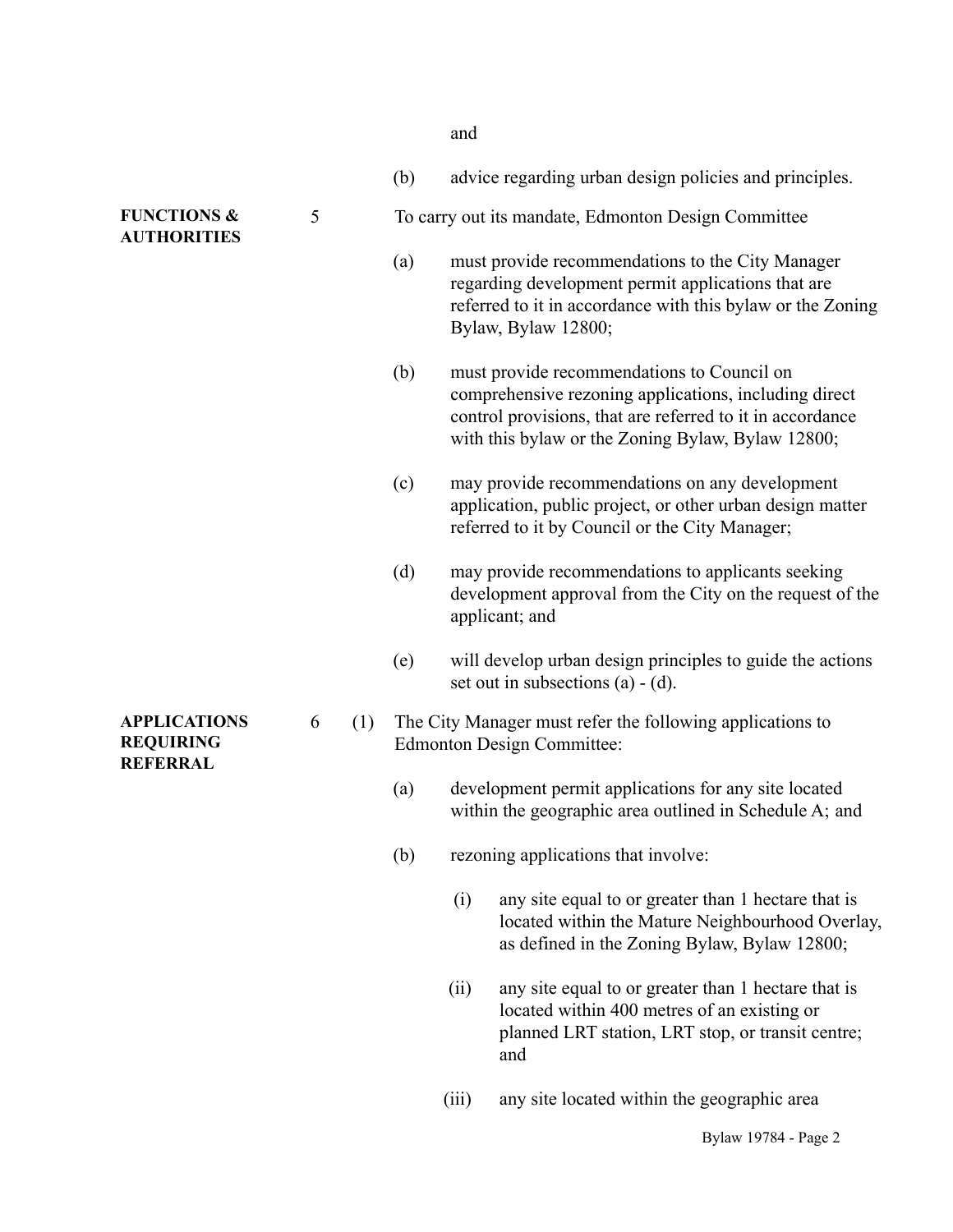outlined in Schedule A.

(2) The City Manager may exempt any application from this section.

## **PART III - MEMBERSHIP**

| <b>MEMBERSHIP</b> | 7   |     | The Edmonton Design Committee will be comprised of up to 12<br>members appointed as follows:                                                    |                                                                                                                                                                     |  |
|-------------------|-----|-----|-------------------------------------------------------------------------------------------------------------------------------------------------|---------------------------------------------------------------------------------------------------------------------------------------------------------------------|--|
|                   |     |     | (a)                                                                                                                                             | one member appointed by the Association of<br>Professional Engineers and Geoscientists of Alberta;                                                                  |  |
|                   |     |     | (b)                                                                                                                                             | up to two members appointed by the Alberta Association<br>of Landscape Architects;                                                                                  |  |
|                   |     |     | (c)                                                                                                                                             | up to two members appointed by the Alberta Professional<br>Planners Institute;                                                                                      |  |
|                   |     |     | (d)                                                                                                                                             | one member appointed by the Edmonton Arts Council;                                                                                                                  |  |
|                   |     |     | (e)                                                                                                                                             | one member appointed by Council who is a faculty<br>member of an Edmonton post-secondary institution, with<br>a teaching or research focus related to urban design; |  |
|                   |     |     | (f)                                                                                                                                             | up to three members appointed by Council who are<br>Registered Architects with the Alberta Association of<br>Architects;                                            |  |
|                   |     |     | (g)                                                                                                                                             | one member appointed by Council representing the<br>development industry; and                                                                                       |  |
|                   |     |     | (h)                                                                                                                                             | one member at large appointed by Council.                                                                                                                           |  |
| <b>TERM</b>       | 8   | (1) | Members will be appointed for one-year terms.                                                                                                   |                                                                                                                                                                     |  |
|                   |     | (2) | Members may be re-appointed, up to a maximum of six<br>consecutive years.                                                                       |                                                                                                                                                                     |  |
|                   |     | (3) | Former members may not be appointed to Edmonton Design<br>Committee unless at least 2 years have passed since the former<br>member last served. |                                                                                                                                                                     |  |
|                   | (4) |     |                                                                                                                                                 | Notwithstanding anything in this bylaw, Council may revoke the<br>appointment of a member for any reason at any time.                                               |  |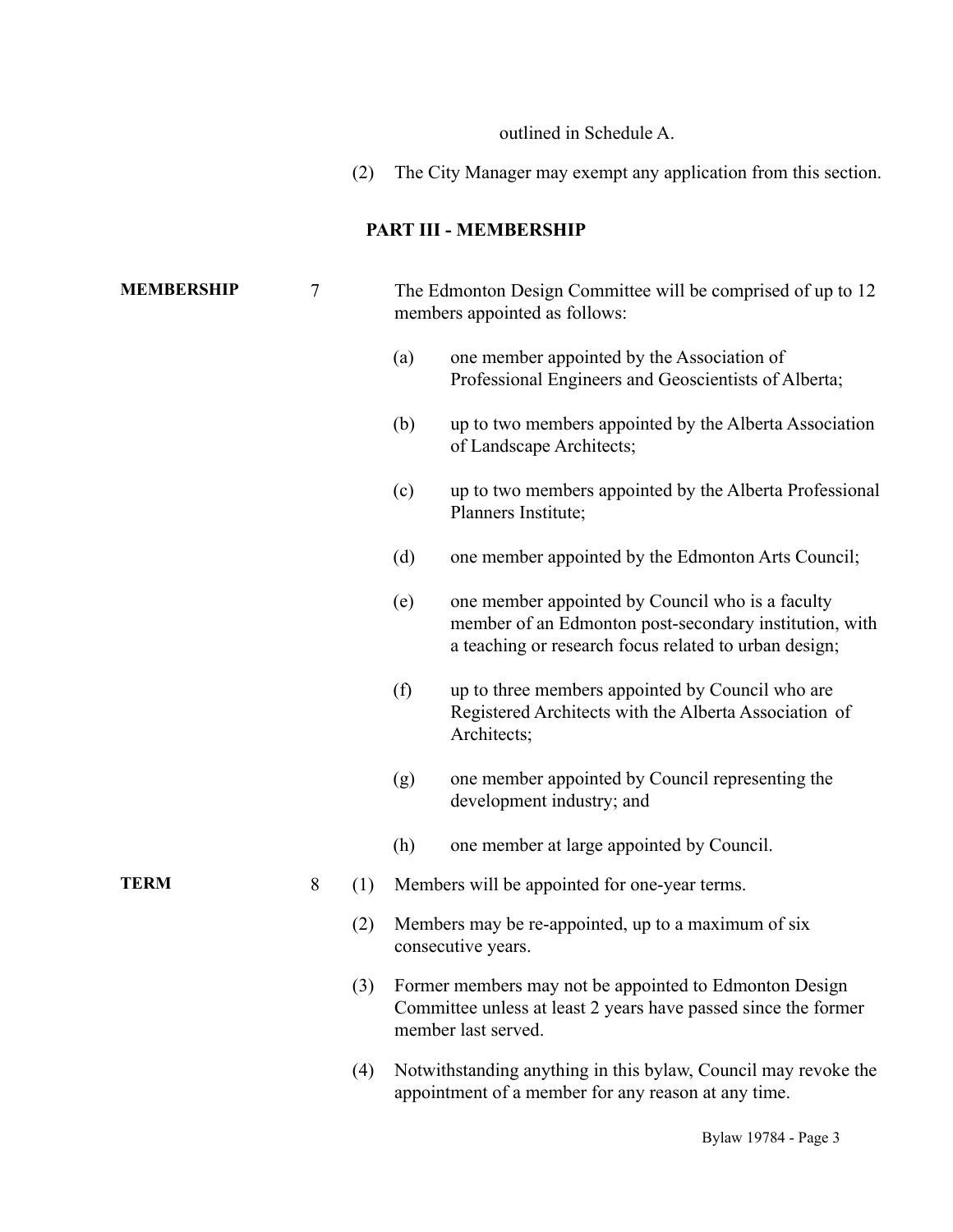Read a first time

Read a second time

Read a third time

SIGNED AND PASSED

THE CITY OF EDMONTON

the control of the control of the control of

MAYOR

CITY CLERK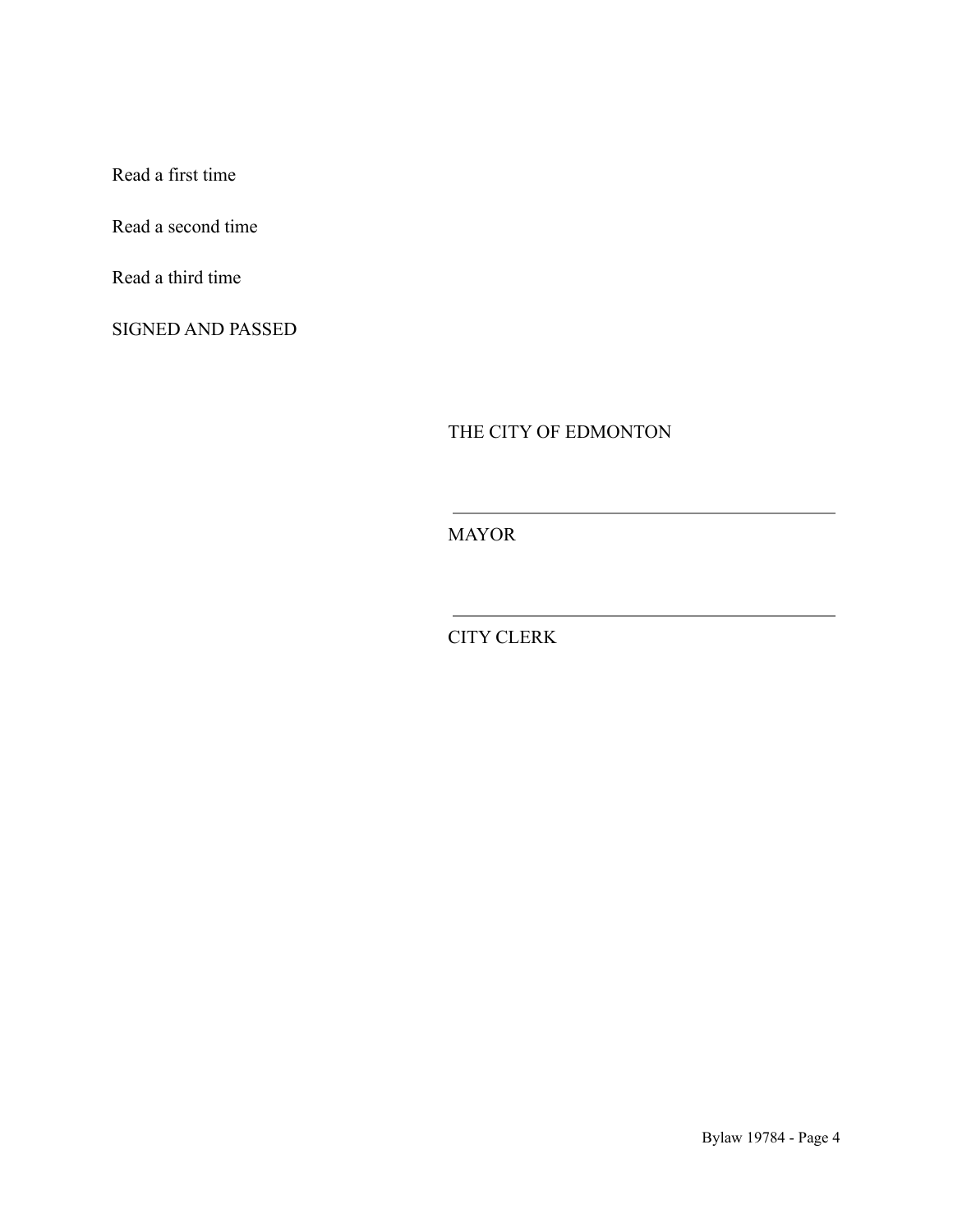## **SCHEDULE A EDMONTON DESIGN COMMITTEE GEOGRAPHIC JURISDICTION**

A. The following neighbourhoods:

- 1. Queen Mary Park;
- 2. Oliver;
- 3. Portion of the River Valley;
- 4. Rossdale;
- 5. Riverdale;
- 6. Boyle Street;
- 7. McCauley;
- 8. Central McDougall;
- 9. Downtown;

B. The following areas:

- 10. the area bounded by 112 Avenue, 82 Street, 112 Avenue to Jasper Avenue, Jasper Avenue, 82 Street to 84 Street, 84 Street, Jasper Avenue to 112 Avenue;
- 11. one block on both sides of 99 Street between Argyle Road and Saskatchewan Drive;
- 12. one block on both sides of 103 Street, 104 Street, Calgary Trail and Gateway Boulevard between Saskatchewan Drive and the southern limit of the City of Edmonton;
- 13. one block on both sides of Whyte (82) Avenue between Mill Creek and 112 Street;
- 14. one block on both sides of 109 Street between 61 avenue and Saskatchewan Drive.

If there is an inconsistency between this list and the attached map, the attached map is of no force or effect to the extent of the inconsistency.